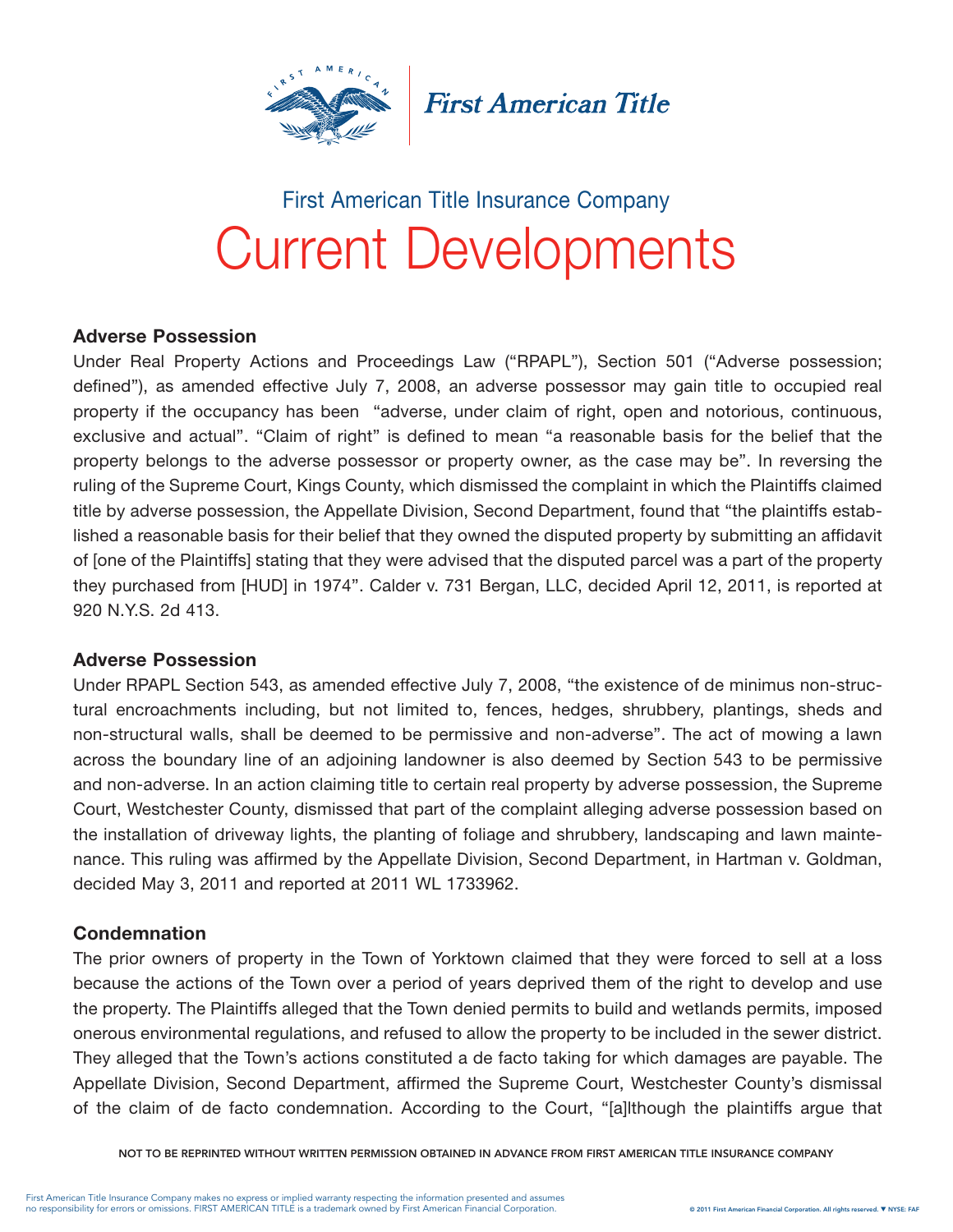\$3,600,000 [the sale price] was a fraction of the value of the land, even assuming the value the plaintiffs' appraiser assigned to the land, \$10,000,000, represented its true value, the difference between \$10,000,000 and \$3,600,000 does not constitute a diminution in value sufficient to demonstrate a de facto taking". Adrian v. Town of Yorktown, decided April 12, 2011, is reported at 920 N.Y.S. 2d 411.

## Contracts of Sale

Closing under a contract for the sale of a residence in Valley Stream was subject to the Defendants-Purchasers obtaining a mortgage commitment. If they were unable to obtain a mortgage commitment after diligent effort within forty-five days of their receipt of a copy of a fully executed contract, the Defendants could cancel the contract and obtain a refund of their down payment. However, only one of the Defendants applied for a mortgage and, her income being insufficient to service the loan, her application was denied. The Plaintiffs-Sellers claimed that the Defendants breached the contract and the Plaintiffs' attorney continued to hold the down payment in escrow. The Plaintiffs moved for cancellation of the notice of pendency filed by the Defendants, to have the Court hold the Defendants in breach of the contract, and for the Court to direct the escrow agent to release the contract deposit to the Plaintiffs. The Defendants counterclaimed for specific performance.

The Supreme Court, Nassau County, granted the Plaintiffs' motion for summary judgment, canceled the notice of pendency, dismissed the Defendants' counterclaim, and directed the escrow agent to release the down payment to the Plaintiffs. According to the Court, the other Defendant not having joined in the loan application, "the defendants failed to promptly, and diligently, pursue a mortgage loan" in breach of the contract's mortgage contingency clause. Mancuso v. Silvey, decided April 20, 2011, was reported in the New York Law Journal on April 28, 2011.

## Cooperative Units/Foreclosures

Under subsection "f" of Uniform Commercial Code Section 611 ("Notification before disposition of collateral"), a specific predisposition notice must be sent to the debtor by a secured party enforcing its securing interest in a residential cooperative interest used by the debtor no less than ninety days prior to the date of the disposition of the cooperative interest. The notice is required to be printed on a separate, colored page which is other than the color of the notice of disposition required by UCC Section 9-611(b). The text of the subsection "f" notice must be in bold, 14-point type. The title of the notice must be in bold, 20-point type. Subsection "f" was added to Section 611 by Chapter 507 of the Laws of 2009, effective on January 14, 2010.

The owners of a cooperative unit in Manhattan sought a stay of the secured party's foreclosure of their unit. They alleged that they were not properly notified of their default, that the notice of sale was defective, and that the sale was not commercially reasonable since the value of the cooperative greatly exceeded the amount necessary to cure the default. The Supreme Court, New York County, held that the Section 611(f) notice given by the secured party did not comply with the requirements for timing, type size or the information to be provided, and granted the motion to stay the sale of the apartment until new notices under Section 611 were issued. Further, the Court rejected the Debtor's argument that a sale of a cooperative unit is not, as a matter of law, commercially reasonable when the value of the collateral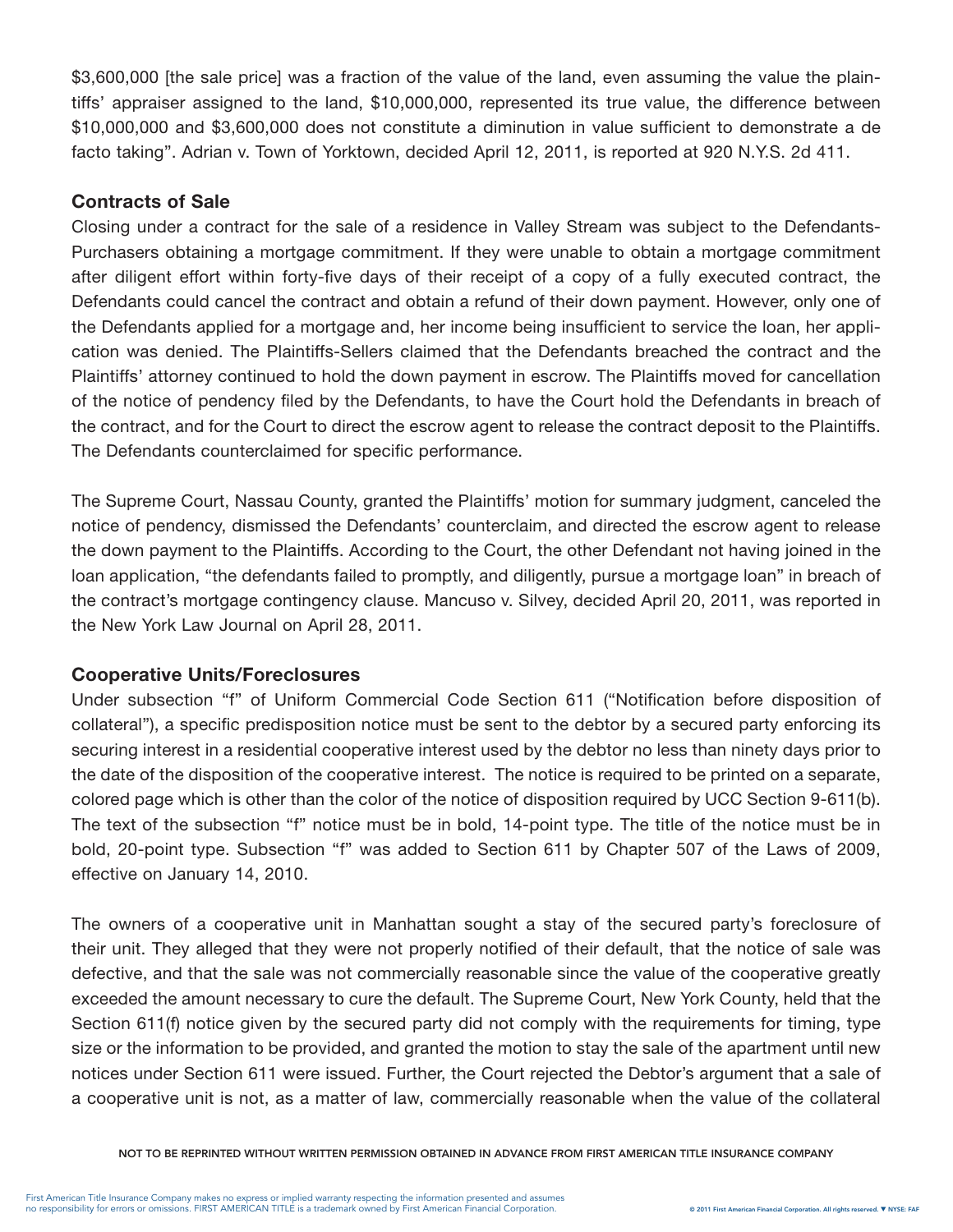exceeds the amount needed to cure the default. According to the Court, "[e]ven were this claim factually accurate, there is no legal basis to this argument". Stern-Obstfeld v. Bank of America, decided January 4, 2011, is reported at 915 N.Y.S 2d. 456.

## Deeds in Lieu of Foreclosure/Home Equity Theft Prevention Act

The New York State Banking Department issued a General Industry Letter dated May 10, 2011 setting forth its opinion that Real Property Law Section 265-a ("Home Equity Theft Prevention") does not apply to deeds in lieu of foreclosure. Section 265-a was enacted as part of the "Home Equity Theft Prevention Act", Chapter 308 of the Laws of 2006, effective February 1, 2007. Section 265-a deals with sales of one-to-four family owner-occupied dwellings in foreclosure. It also applies to the sale of one-to-four family owner-occupied dwellings being foreclosed when the "equity seller" and the "equity purchaser" enter into an agreement to re-convey the property to the "equity seller". A transaction in "material violation" of the requirements of Section 265-a is voidable, and it may be rescinded by the seller within two years of the date of the recording of the conveyance to the purchaser.

According to the opinion of the Banking Department,

"[Section] 265-a does not apply to the person who was the holder of the mortgage or was otherwise entitled to foreclose on the mortgage (or any agent of such person) at the time the deed in lieu of foreclosure was entered into, when such person agrees to accept a deed to the mortgaged property in full or partial satisfaction of the mortgage debt, as long as there is no agreement to reconvey the property to the borrower and the current market value of the home is less than the amount owed under the mortgage".

……

"…Although a purchaser of a [deed in lieu] is not specifically excluded from the definition of 'equity purchaser'…we believe such omission does not indicate an intention to cover a purchaser of a [deed in lieu], but rather indicates that the drafters contemplated that [Section] 265-a applied only to the scammers and unscrupulous entities who stole a homeowner's equity and to bona fide purchasers who might buy the property from them".

The Letter is posted at http://www.banking.state.ny.us/il110510.htm.

## **Judgments**

A money judgment was docketed in Dutchess County against a "Bob" Conway. When "Robert Conway", the judgment debtor, and his wife conveyed their property, the judgment was not reported by the title searcher. The Supreme Court, Dutchess County, denied the judgment creditor's petition for an Order directing the Sheriff to sell the property to satisfy the judgment, holding that the judgment, not having been docketed against the name "Robert Conway", did not create a lien against the property. The Appellate Division, Second Department, reversed and remanded the matter to the Supreme Court to enter a judgment directing the Sheriff to sell the property to enforce the judgment. Civil Practice Law and Rules Section 5018 ("Docketing of judgment") requires only that a judgment be docketed against the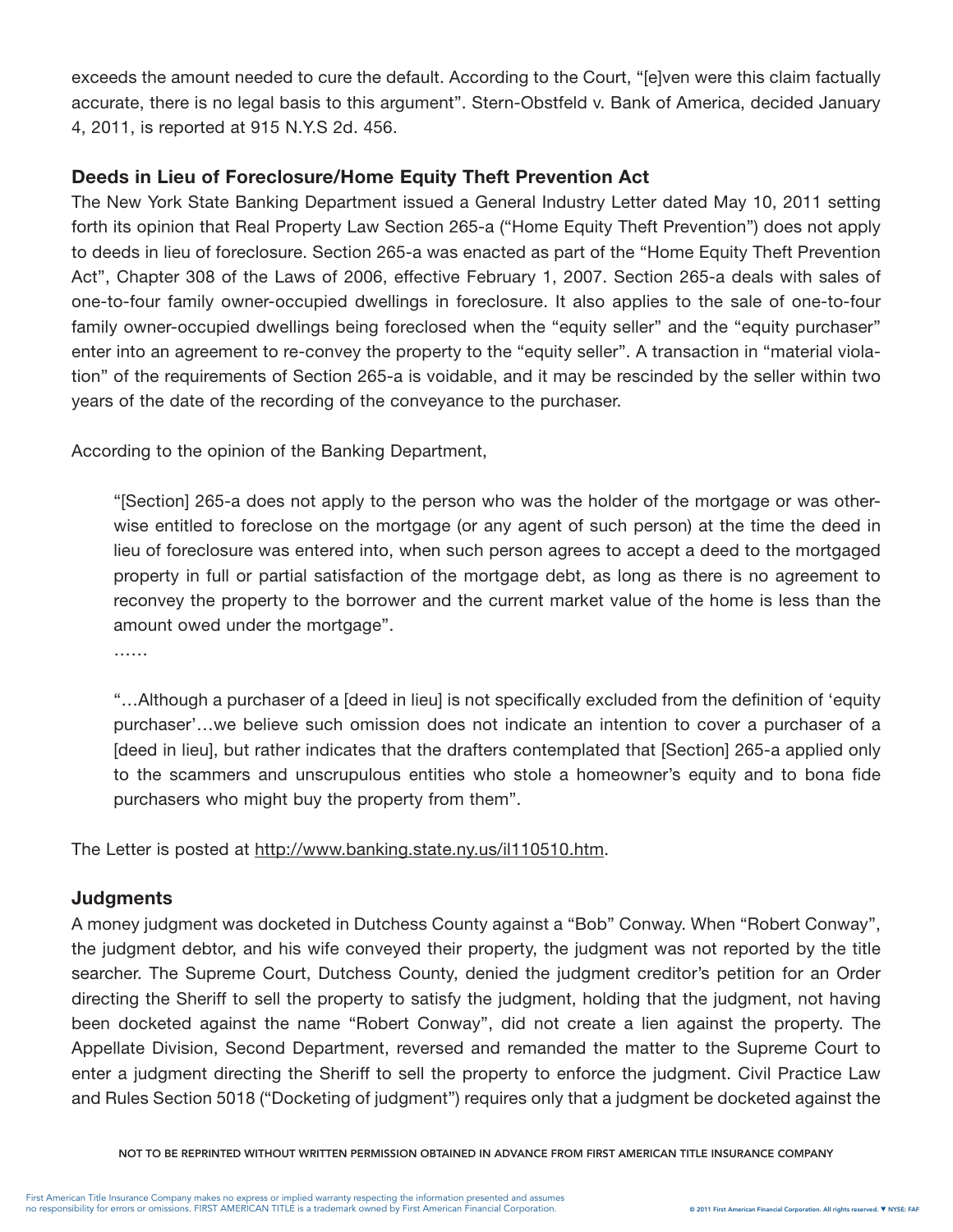judgment debtor's surname. In addition, "Bob" is a common derivative of the name "Robert". Matter of Accounts Retrievable System, LLC v. Conway, decided April 26, 2011, is reported at 2011 WL 1630677.

Similarly, the transferees of property in Albany County commenced a proceeding seeking a declaration that the property conveyed to them by "John" McCabe was not subject to a judgment lien against "Jack" McCabe. The Supreme Court, Albany County, found the judgment creditor had failed to show that the grantor and the judgment debtor were the same person and held that the property was therefore free and clear of the judgment. The Appellate Division, Third Department, reversed the lower court's Order and dismissed the petition. It held that the docketed judgment complied with the requirements of CPLR Section 5018 and it was the Petitioner's burden of proving the property was not subject to the lien. Soressi v. SWF, L.P., decided February 17, 2011, is reported at 916 NYS 2d 349.

## Judiciary Law

Under Judiciary Law, Section 470 ("Attorneys having offices in this state may reside in an adjoining state"), an attorney admitted to practice in New York with his or her residence in another State may practice law in New York when the attorney has "an office for the transaction of [a] law business ... within this State". The Defendant in an action to foreclose a mortgage moved to dismiss the complaint, alleging that the Plaintiff's attorney was a non-resident of New York who did not maintain an office in the State. The Supreme Court, Nassau County, denied the motion and the Appellate Division, Second Department affirmed. The Plaintiff's counsel provided an affidavit that she maintained an office in the Plaintiff's office in Brooklyn, and, in any event, a violation of Judiciary Law Section 470 would "'not provide a basis for the defendant to have the complaint against him dismissed'" (citation omitted). Sovereign Bank v. Calderone, decided May 3, 2011, is reported at 2011 WL 1733873.

## Lien Law

Defendants-mechanics lienors opposed a foreclosing Plaintiff's motion for summary judgment, alleging that their liens had priority over the mortgages being foreclosed. They asserted that since the mortgages recited that the advances were to be received as trust funds to pay the cost of improvements, the loans secured by the mortgages were building loan contracts for which Section 22 affidavits were required to be filed. The Supreme Court, New York County, granted the Plaintiff's motion for summary judgment. The Court held that there was no express promise by the mortgagor to apply the loan proceeds to the improvement of the mortgaged premises as required under the Lien Law for there to be a building loan contract. The Court further noted that "plaintiff has no obligation as to the advances made to the owner so long as the requisite [Section 13 Lien Law] covenant is included in the mortgages as occurred in this case". Bank of America, N.A. v. Oliver, LLC, decided April 27, 2011, 2011 NY Slip Op 31105, is posted at http://www.nycourts.gov/reporter/pdfs/2011/2011\_31105.pdf.

# Mortgage Foreclosures

According to RPAPL Section 1371 ("Deficiency judgment"), a deficiency judgment in an action to foreclose a mortgage is the sum of the amount owed the Plaintiff and the amount of any prior liens and encumbrances, with interest, plus costs and disbursements, less the greater of the market value or sale price of the property. The foreclosing Plaintiff moved for a deficiency judgment. The indebtedness was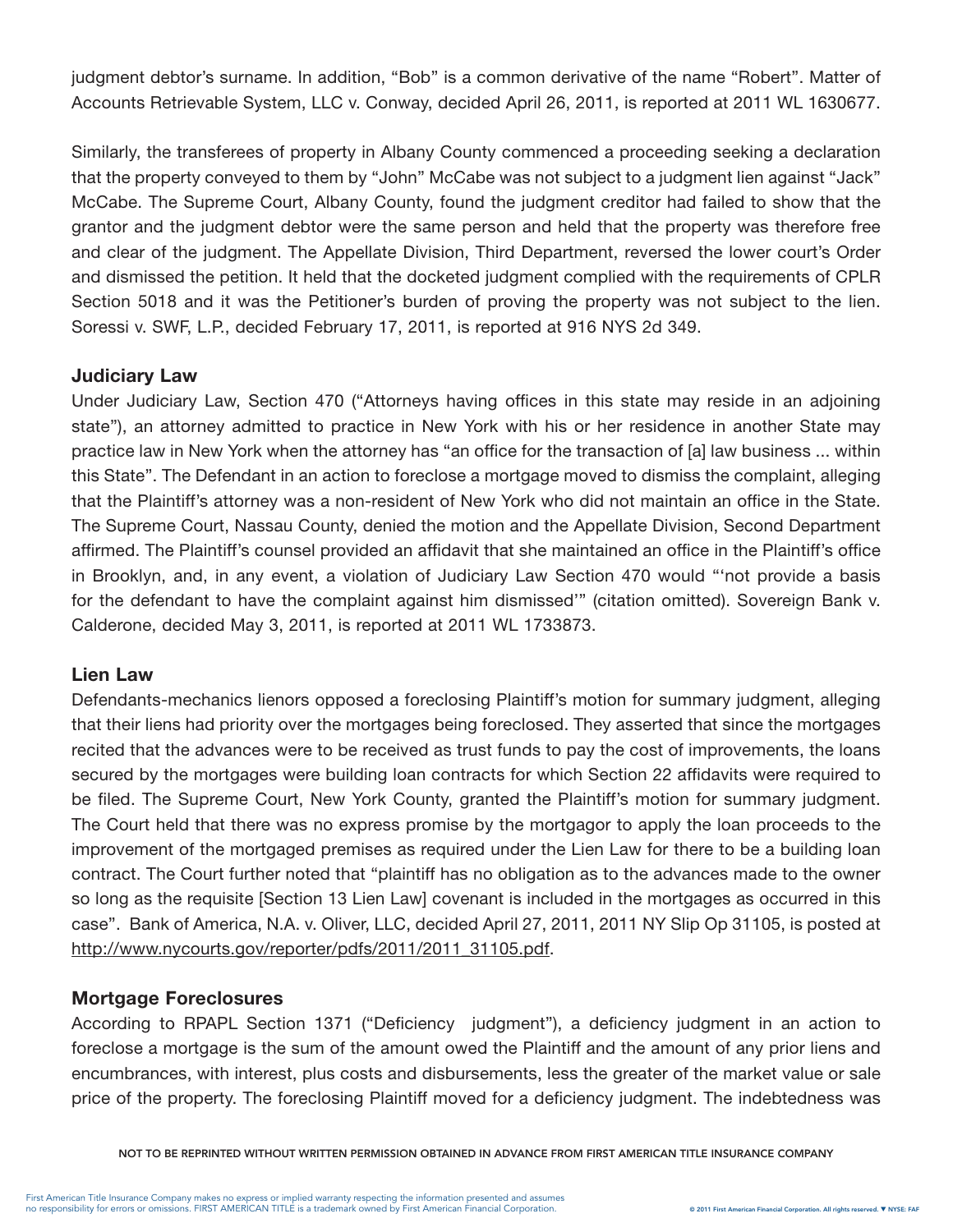\$373,905.69 and the property sold at auction for \$285,600, an amount greater than the \$225,000 fair market value of the property at the date of the sale. Accordingly, the Plaintiff alleged that the deficiency judgment should be \$88,305.69.

The Supreme Court, Suffolk County, denied the Plaintiff's motion for leave to enter a deficiency judgment because the Plaintiff's appraisal report stated that the property if improved with a home was worth between \$412,000 and \$1,000,000. The Appellate Division, Second Department, reversed the ruling of the lower court and remitted the matter to the Supreme Court for entry of a deficiency judgment in the amount of \$88,305.69. According to the Appellate Division, it was undisputed that "on the date of the foreclosure sale, the subject property was unimproved, that the plaintiff's appraiser described the subject property as 'not buildable', and that the defendant did not submit her own appraisal report. Accordingly, there was no basis in the record for the Supreme Court to reject the conclusion of the Plaintiff's appraiser, who valued the subject unimproved property at \$225,000". Sicuranza v. McDonald, decided April 26, 2011, is reported at 2011 WL 1601584.

#### Mortgage Foreclosures/MERS

Current Developments dated July 12, 2007 reported the decision MERS v. Coakley, at 838 N.Y.S. 2d 622, in which the Appellate Division, Second Department, held that MERS had standing to foreclose because the note secured by the mortgage being foreclosed had been transferred to MERS in blank. According to the Appellate Division, the mortgage "passed as an incident to the promissory note". More recently, in connection with a motion to substitute an assignee of the mortgage as the Plaintiff in the same action, the Defendant alleged that MERS lacked the authority to assign the mortgage. The Appellate Division, affirming the ruling of the Supreme Court, Suffolk County, held that MERS, the lawful holder of the note and mortgage, was free to assign the note and mortgage. The Court noted that neither the note nor the mortgage prohibited an assignment by MERS. Saxon Mortgage Services, Inc. v. Coakley, decided April 26, 2011, is reported at 2011 WL 1601592.

Similarly, in The Bank of New York v. Sachar, the Defendant alleged that the Plaintiff did not have standing to foreclose because the mortgage was assigned to the Plaintiff not by the original lender but by MERS. Judge Suarez of the Supreme Court, Bronx County, ruled on March 3, 2011 that the Plaintiff had standing. According to the Court, "the mortgage conferred broad powers upon MERS as nominee to act on the original lender's behalf". (Index No. 0380904/2009)

## Mortgage Foreclosures/Surplus Money

Property in Kings County owned by Norman and Catherine Gaynes was sold at a foreclosure auction in 1987. The surplus monies, deposited by the Referee with the Kings County Clerk, were transferred to the State Comptroller in 1999 as abandoned property. In 2009, Mrs. Gaynes filed a Notice of Claim and received one-half of the surplus. The State Comptroller held the balance of the surplus for distribution to Mr. Gaynes' Estate. The Comptroller asserted that surplus money from a foreclosure sale is deemed held by a husband and wife as tenants in common. Mrs. Gaynes sought an Order directing the State Comptroller to disburse to her the remaining surplus.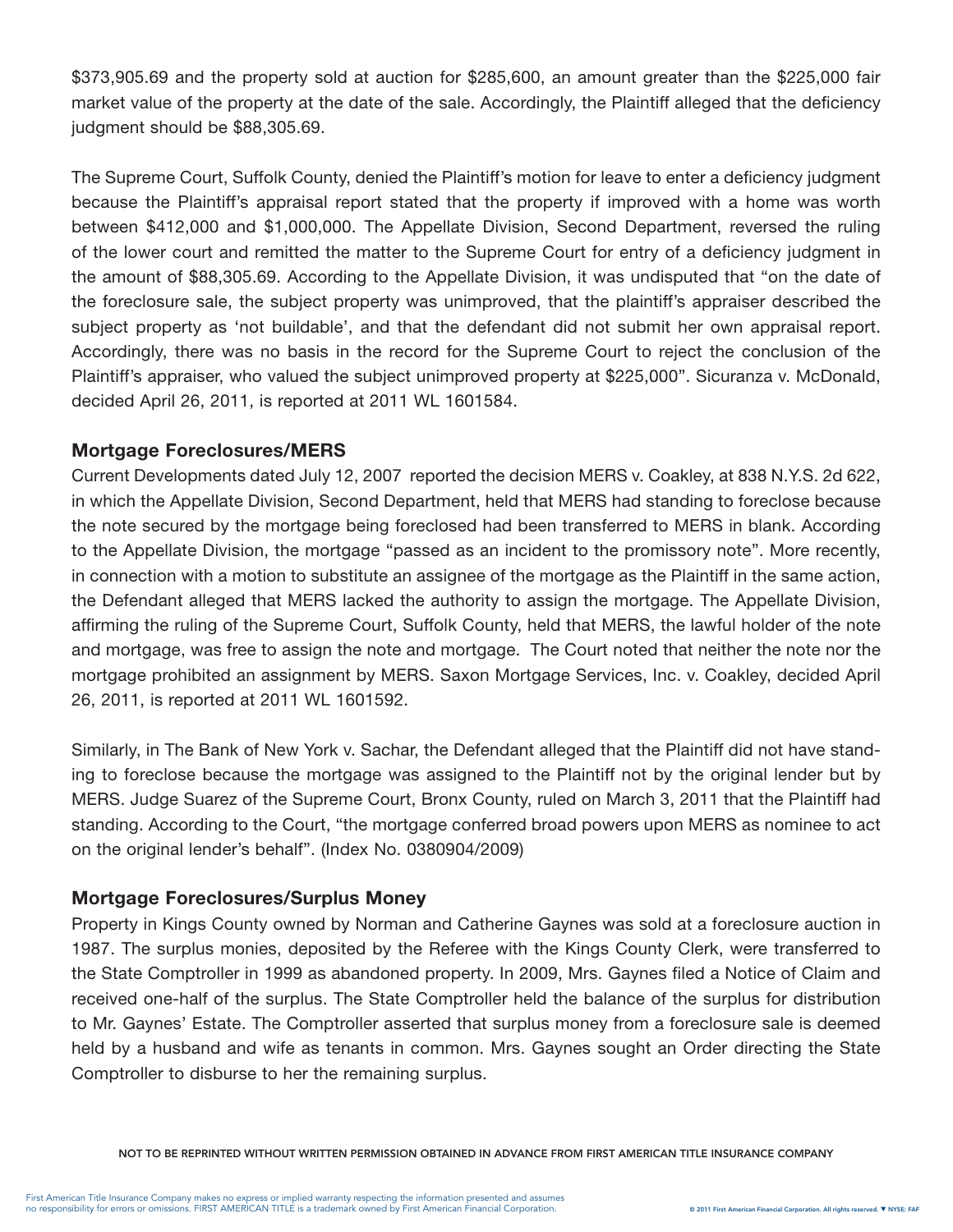The Supreme Court, Kings County, held that Mrs. Gaynes was entitled to the remaining surplus. In the Third Department, surplus money is personal property held by a husband and wife as tenants in common, but in the Second Department "'where realty owned by a husband and wife is sold in a mortgage foreclosure action, the proceeds which remain after the mortgage debt is satisfied are constructively real property held by the entirety by both spouses'". [citations omitted]. Salley v. Gaynes, decided May 4, 2011, is reported at 2011 NY Slip Op 31204.

#### Mortgage Recording Tax/New York State Transfer Tax

The New York State Department of Taxation and Finance has announced that the interest rate to be charged for the period July 1, 2011 – September 30, 2011 on late payments and assessments of mortgage recording tax and the State's Real Estate Transfer Tax will be 8% per annum, compounded daily. The interest rate to be paid on refunds of those taxes will be 3% per annum, compounded daily. The interest rates are published at http://www.tax.ny.gov/pay/all/int\_curr.htm.

#### Notice of Pendency

A notice of pendency was filed in 2006 in an action seeking cancellation of a deed on the grounds of undue influence and fraud. The notice of pendency expired in 2009 and was not extended. About one month after the notice expired, the Plaintiff filed another notice in a new action against the same Defendant with virtually identical allegations. The Order of the Supreme Court, Queens County, granting the defendant's motion to dismiss the complaint and cancel the lis pendens for the 2009 action, was affirmed by the Appellate Division, Second Department. According to the Appellate Division, the Plaintiff and the Defendant were identical in both actions, and the filing of the 2009 notice of pendency was "an attempt to abuse the privilege of filing a notice of pendency" [citation omitted]. Tavitian v. Tavitian, decided April 26, 2011, is reported at 2011 WL 1601574.

## **Partition**

A couple purchased a home as tenants in common prior to their marriage. After a proceeding for their divorce was discontinued by stipulation, the wife commenced an action seeking the sale of the property. The Defendant-husband moved to dismiss, arguing that the premises was a marital asset which had to be disposed on resolution of their legal relationship. He also asserted that their prenuptial agreement, dealing with the disposition of the proceeds of the sale of the house on the dissolution of their marriage, precluded the sale of the property before their marriage was dissolved. The Plaintiff sought sanctions, a partition sale, and the appointment of a receiver to ascertain the rights, shares and interests of each party. The Supreme Court, Westchester County, held that since the property was purchased as tenants in common prior to their marriage, the property remained owned in common and was not a marital asset. It also found that the prenuptial agreement did not waive the right to partition and, there being no divorce proceeding pending, no issue existed as to equitable distribution. The Court denied the motion to dismiss and granted the motion for the appointment of a receiver prior to the partition sale. Taylor v. Taylor, decided March 22, 2011, is reported at 2011 WL 1044586.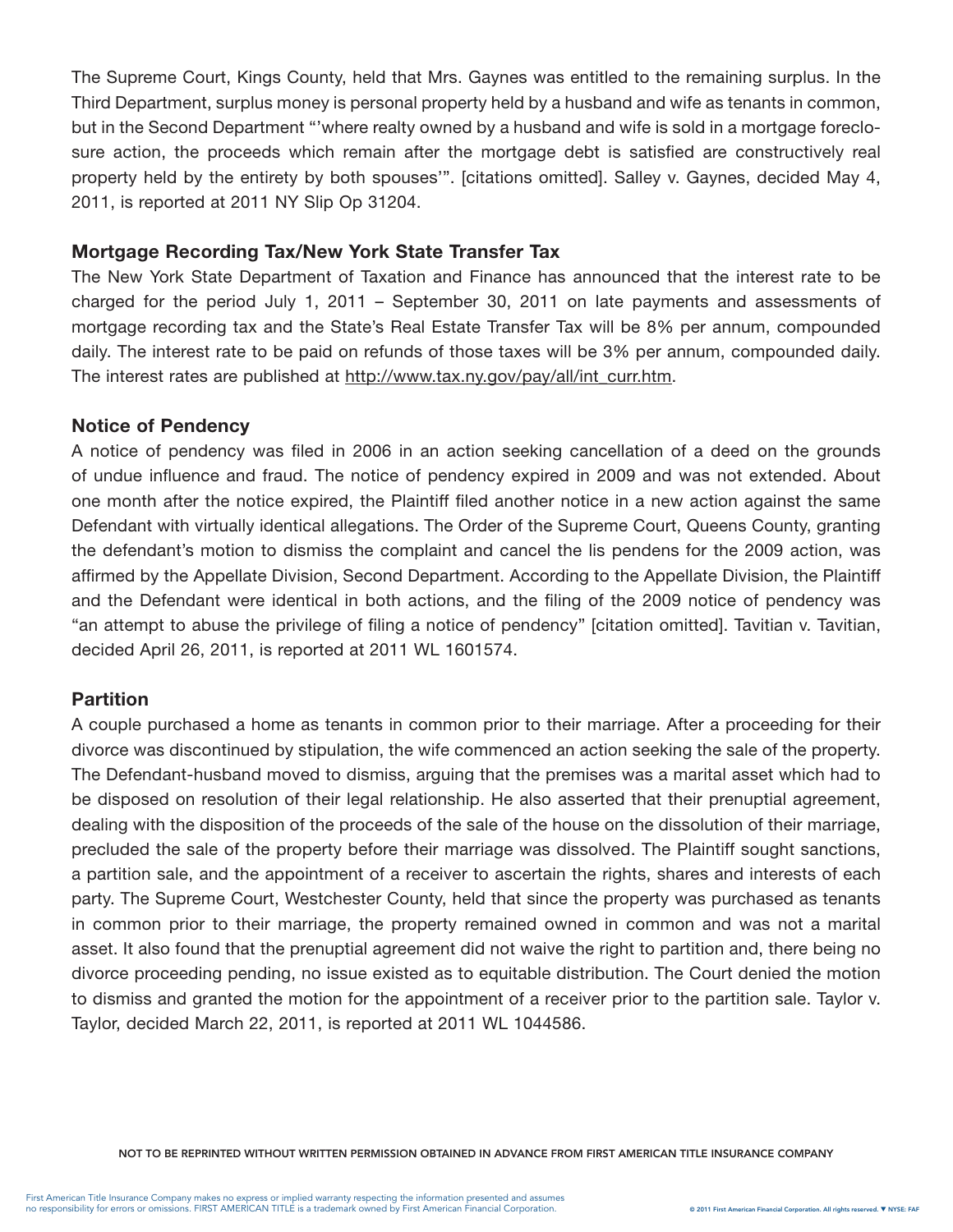## **Partnerships**

Kenneth Maynard, the general partner of a limited partnership owning a building and a tenant in common interest in the underlying land, offered to purchase the limited partners' interests for \$842,427, which amount he represented to the limited partners was the highest value of the building based on its cash flow. A majority of the limited partners consented, and the property was conveyed to an entity controlled by Maynard, which took out a mortgage loan. He had not, however, disclosed to the limited partners that he had been negotiating for a mortgage loan based on an appraisal that valued the real property interests at \$2,200,000. A former general partner who, under the amended Partnership Agreement, was to receive 20% of the net proceeds of a refinancing, commenced an action against Maynard for damages, and the limited partners-Defendants cross-claimed against Maynard for damages. The Appellate Division, First Department, which remanded the matter for further proceedings on damages, held that Maynard, as the general partner, had breached his fiduciary duty to the limited partners. While he had a fiduciary duty to inform the limited partners of material facts, "he repeatedly assured the limited partners that the price he was offering was generous while simultaneously negotiating for a mortgage that presupposed a far higher valuation for the Partnership property".

As to the measure of damages, the Appellate Division noted, although the general rule for the measure of damages when a fiduciary has sold property for an inadequate price is the difference between what was received and what should have been received, an "increased measure of damages is appropriate 'where the breach of trust consists of a serious conflict of interest-which is more than merely selling for too little'". (Citation omitted). Frame v. Maynard, decided April 28, 2011, is reported at 2011 WL 1585329.

## Tenancy by the Entirety/Foreign Divorce

Defendant and her husband owned a residence in Queens as tenants by the entirety. Following the husband's death, the Defendant, as surviving tenant by the entirety, deeded the property to herself and her daughter. The Plaintiff commenced an action alleging that the Defendant and her husband were divorced in France by an ex parte judgment of divorce which converted ownership of the property to a tenancy in common. The Plaintiff married the Defendant's then former husband following the divorce and, as his sole heir under a Will executed in France, sought an order declaring the Defendant's conveyance void, directing that the property be sold, and directing that the proceeds of sale be equally divided between the Plaintiff and the Defendant. The Supreme Court, Queens County, granted the Defendant's motion to dismiss. Since the Defendant was not a resident of France and was not personally served and did not appear, in person or by an attorney, in the French divorce proceeding, the divorce terminated their marital status without affecting the non-resident Defendant's marital economic rights. That the Defendant, domiciled in New York and having obtained United States citizenship, was born in France does not confer personal jurisdiction in an action in France. Perrot v. Perrot, decided April 6, 2011, is reported at 31 Misc. 3d 1207(A) and 2011 WL 1303385.